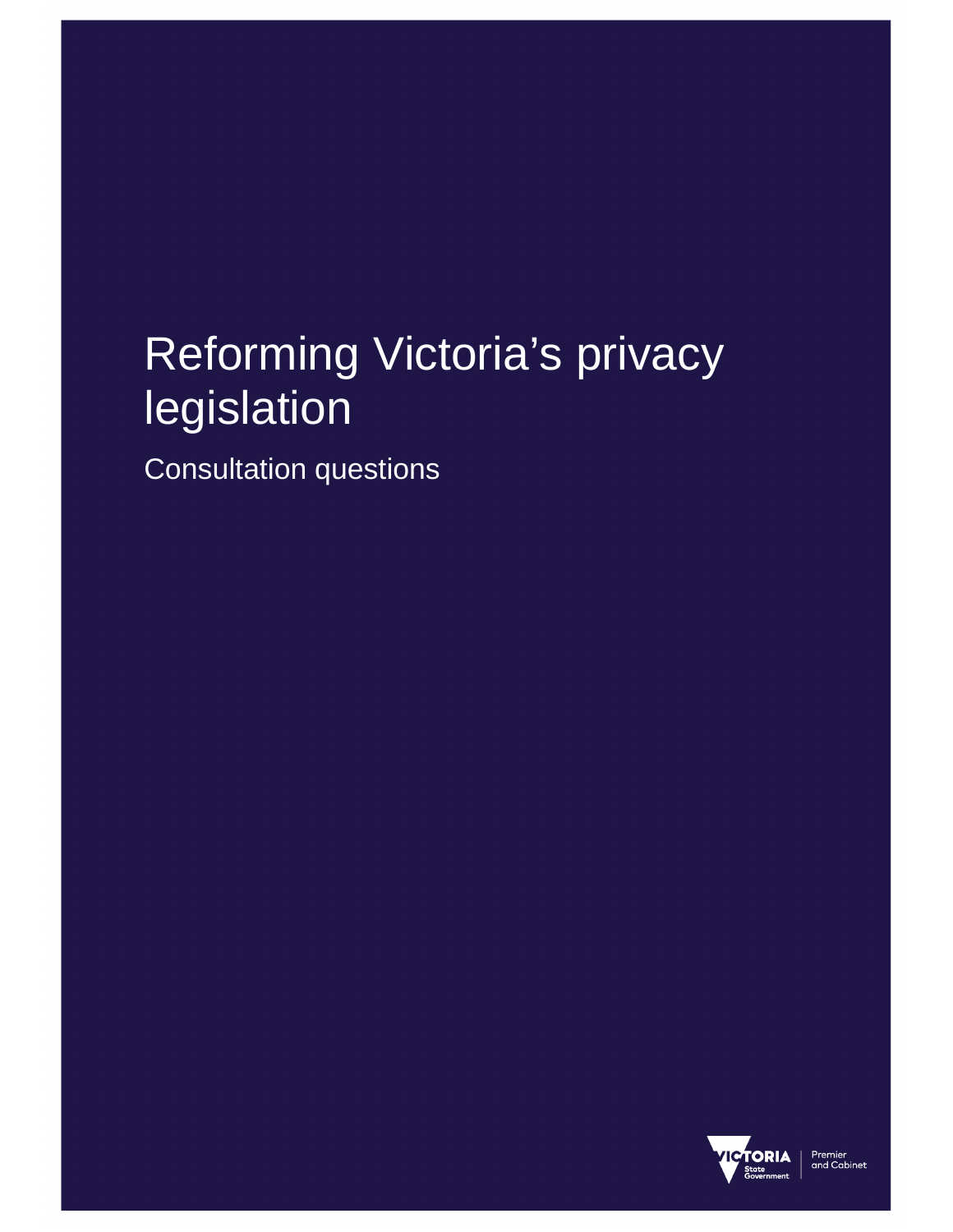## **Contents**

|    | Exceptions to privacy protections in Victoria – the distinction between personal      |    |
|----|---------------------------------------------------------------------------------------|----|
|    | and health information                                                                | 5  |
| 2. | 'Imminent' in the context of privacy legislation                                      | 7  |
| 3. | Preferred alternative formulation of the 'serious and imminent' exception             | 8  |
|    | Appendix 1: Categories of information regulated by privacy legislation                | 10 |
|    | Appendix 2: Use of serious and/or imminent threat as threshold in privacy legislation | 11 |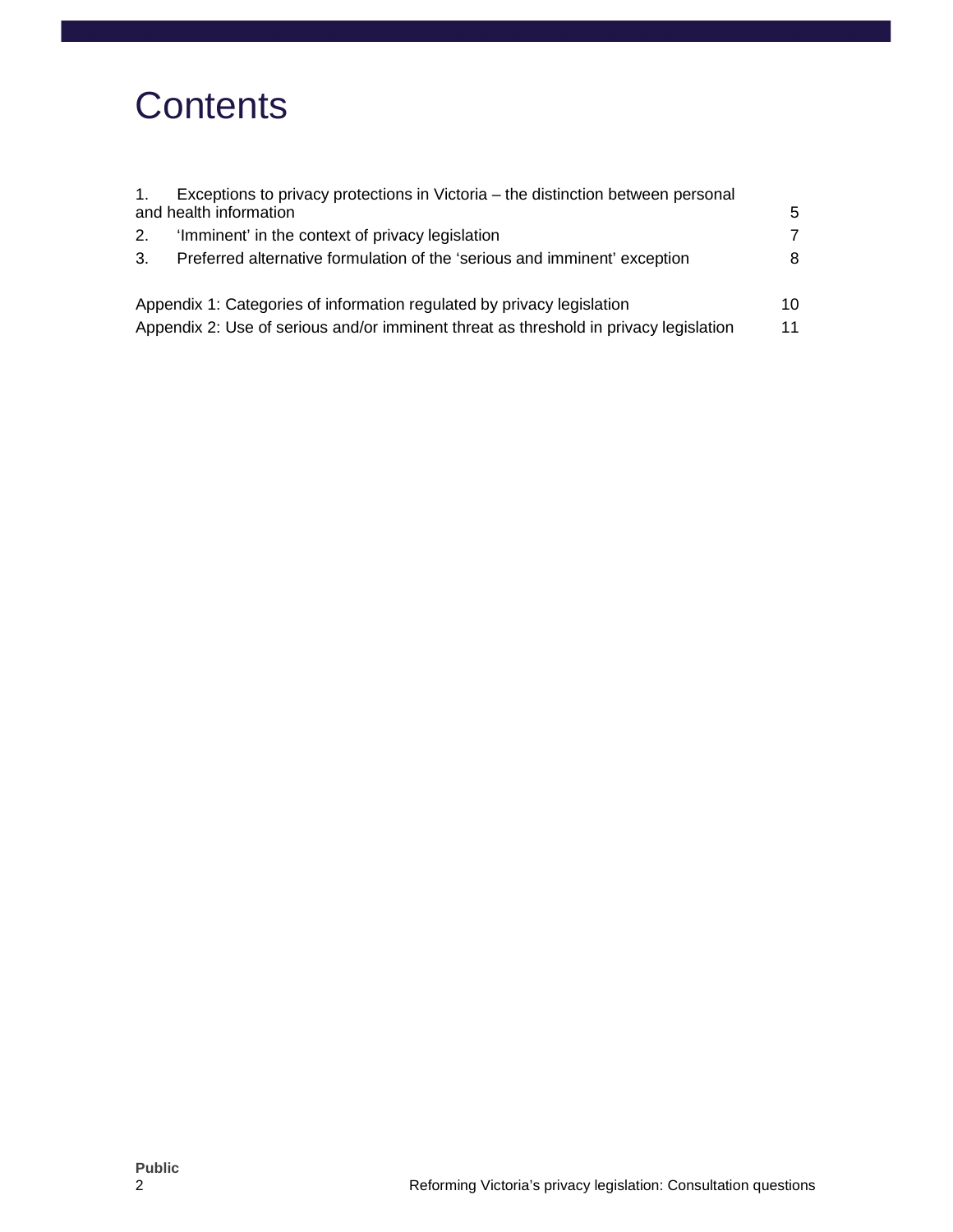## Executive summary

A number of previous inquiries have highlighted critical shortcomings in information sharing and recommended action including most recently, the Royal Commission into Family Violence (Royal Commission).

The Victorian Government has committed to implementing the recommendations of the Royal Commission into Family Violence, which includes recommending the creation of a specific family violence information sharing regime.

In addition to this, the Victorian Government is also considering parallel amendments to the Privacy and Data Protection Act 2014 and Health Records Act 2001 (default privacy legislation) that would better support information sharing in contexts beyond family violence.

As part of this work, the Department of Premier and Cabinet (the Department) is undertaking stakeholder consultation to determine whether the current exceptions to privacy protections on the basis of a serious or serious and imminent threat, which exists in default privacy legislation, should be amended.

Specifically, the Department is seeking responses to the following issues:

|                | Exceptions to privacy protections in Victoria - the distinction between personal<br>information and health information                                                                                                               |
|----------------|--------------------------------------------------------------------------------------------------------------------------------------------------------------------------------------------------------------------------------------|
| Q <sub>1</sub> | Do the differences in the exceptions under the Privacy and Data Protection Act 2014<br>(PDP Act) and the Health Records Act 2001 (HR Act) cause difficulties for your<br>organisation? If so, please provide any practical examples. |
|                | 'Imminent' in the context of privacy legislation                                                                                                                                                                                     |
| Q <sub>2</sub> | Does your organisation ever need to collect, use or disclose personal information or<br>health information without an individual's consent due to a serious and imminent<br>threat?                                                  |
| Q <sub>3</sub> | Does the current wording of any of the exceptions listed in Table 1 – particularly<br>where the term 'imminent' appears - cause difficulties for your organisation?                                                                  |
| Q <sub>4</sub> | Should the term 'imminent' be removed as an element of existing exceptions under<br>the PDP Act and HR Act? In all instances, or only some? Why or why not?                                                                          |
|                | Preferred alternative formulation of the 'serious and imminent' exception                                                                                                                                                            |
| Q <sub>5</sub> | Which of the options for amending the exception set out in Table 2 does your<br>organisation consider the most effective and appropriate?                                                                                            |
| Q <sub>6</sub> | Are there any other options for reforming the exception that should be considered?                                                                                                                                                   |
| Q <sub>7</sub> | What negative or unintended consequences (if any) might arise if any of the options<br>are implemented?                                                                                                                              |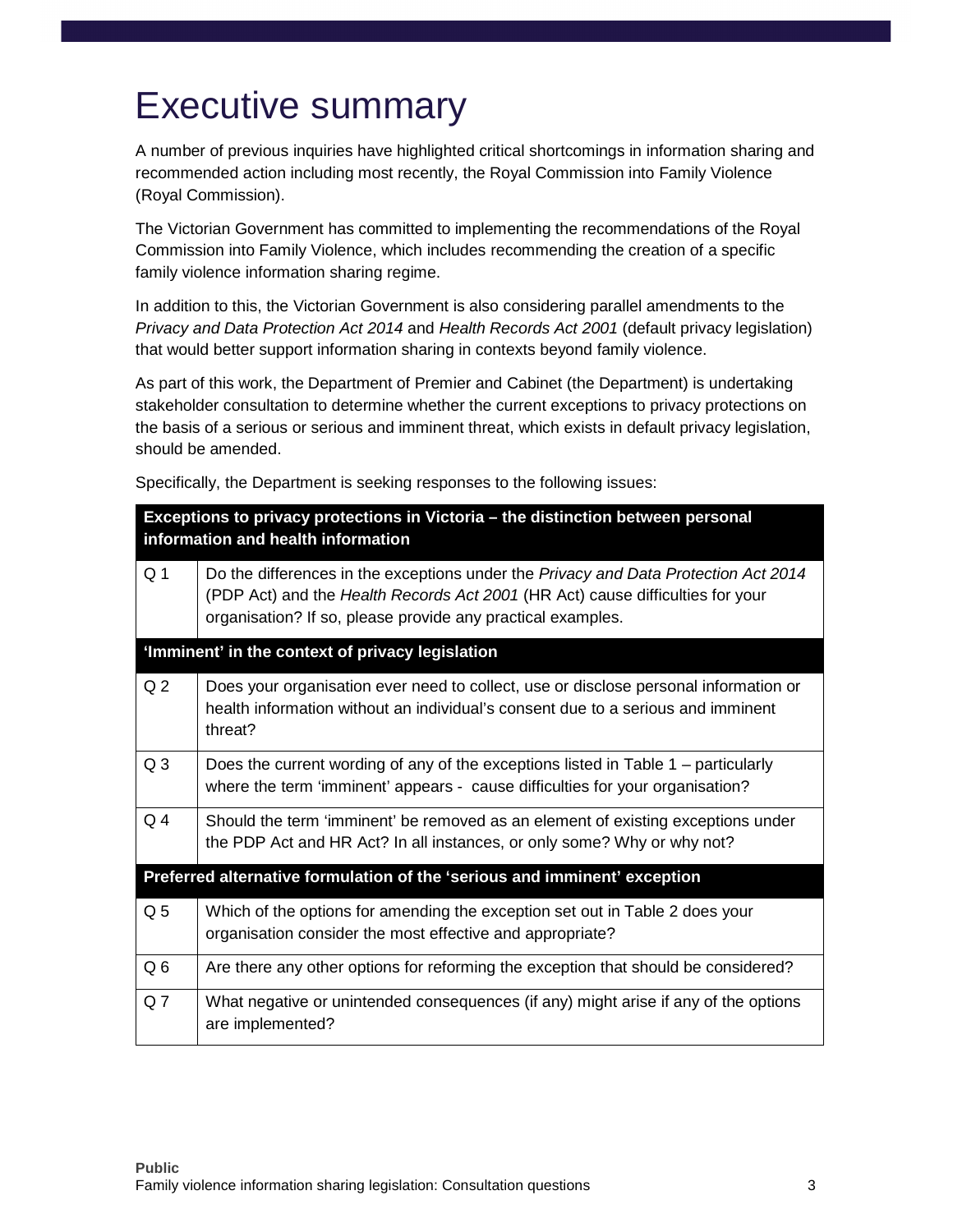## **Background**

A number of reviews have scrutinised the interactions between privacy protections and information sharing by government and community sector organisations – most recently, in the Coronial inquest into the death of Luke Batty, the Royal Commission into Family Violence and the Royal Commission into Institutional Responses to Child Sexual Abuse.

Default privacy legislation, as established by the Privacy and Data Protection Act 2014 (PDP Act) and Health Records Act 2001 (HR Act), seeks to protect the privacy of individuals by regulating:

- the circumstances in which public agencies and health service providers can collect personal and health information
- the subsequent use, disclosure and management of that information.

Default privacy legislation also provides for exceptions when privacy protections can be displaced. The primary focus of this paper is the current exception, which allows organisations to displace privacy protections where there is a serious and imminent threat to an individual's life, health, safety or welfare.

The serious and imminent threshold has been criticised by previous reviews for a number of reasons – namely:

- It is difficult to apply. Determining when a threat is 'imminent' can be particularly difficult.<sup>1</sup>
- The requirement that a threat be 'imminent' creates an unnecessary restriction on information sharing that can make early intervention difficult. Risks are more difficult to identify and appropriate service responses cannot be implemented until the threat becomes imminent.<sup>2</sup>
- **.** Information should be able to be used and disclosed where there is a serious risk of harm in the medium to long term, not only where it is imminent.<sup>3</sup>

The Victorian Government is keen to ensure that parallel amendments to default privacy legislation complement, as far as possible, the development of specific legislation to enable information sharing in the context of family violence and children and young people. Note that separate consultation papers are being prepared in relation to the latter.

 $\overline{a}$ 

<sup>1</sup> Royal Commission into Family Violence (2016) Volume I Report and Recommendations, 173; KPMG (2016) Review of legislative and policy impediments to sharing relevant information between agencies in relation to a person at risk of family violence, 22.

<sup>&</sup>lt;sup>2</sup> Royal Commission into Family Violence (2016) Volume I Report and Recommendations 173.

<sup>&</sup>lt;sup>3</sup> Australian Law Reform Commission and New South Wales Law Reform Commission (2010) *Family Violence: A* National Legal Response, 1430.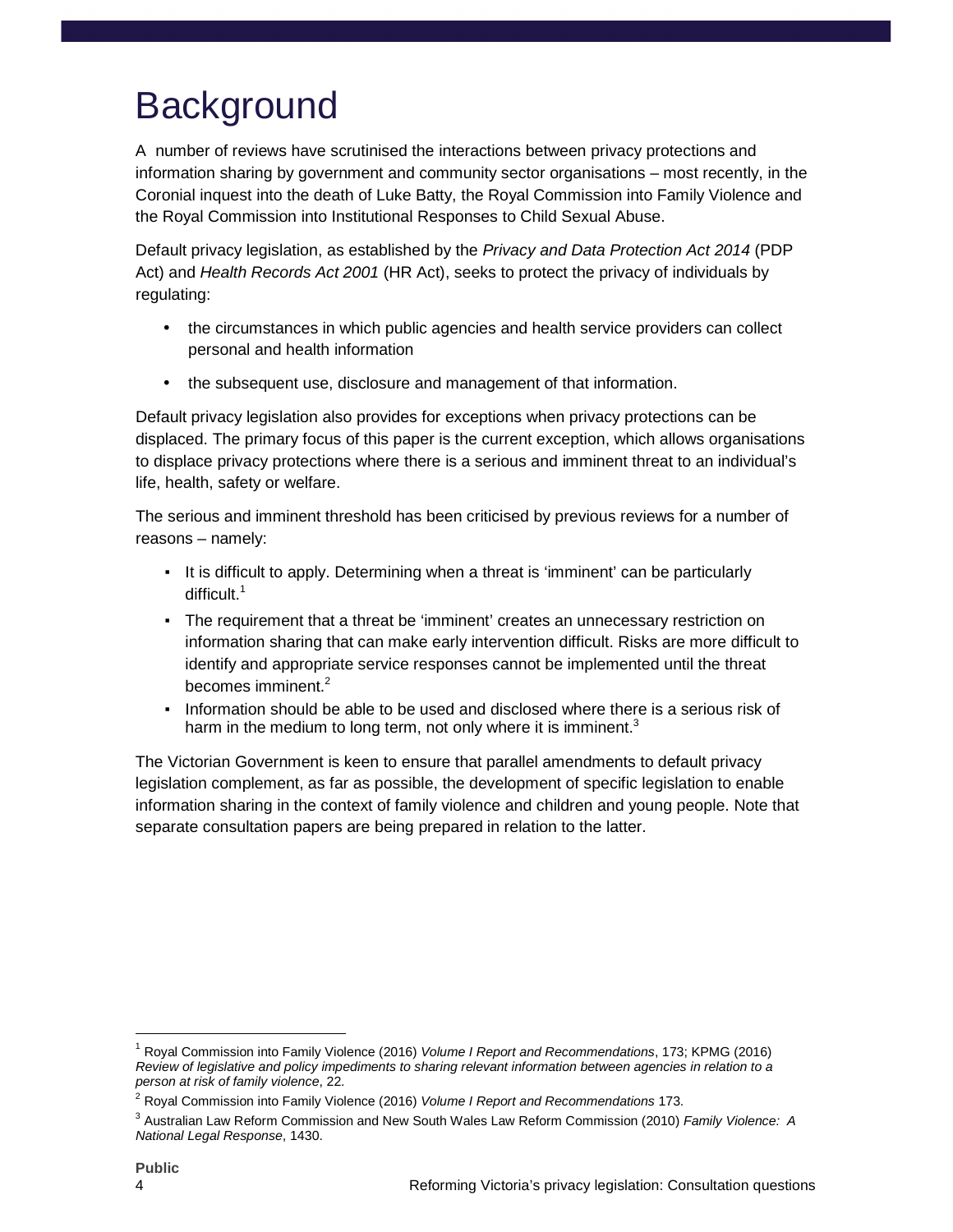## Key issues for consideration

### 1. Exceptions to privacy protections in Victoria – the distinction between personal and health information

Victoria's default privacy legislation regulates the collection and handling of various categories of information through two separate statutory schemes:

- the Information Privacy Principles (IPP) established under the PDP Act apply to Victorian Departments, law enforcement agencies, most statutory bodies and persons or bodies who provide services under a State contract
- the Health Privacy Principles (HPP) established under the HR Act apply to public and private organisations that provide health services in Victoria, and to other organisations that hold health information in their possession or have this information under their control.

The various categories of information regulated by default privacy legislation is listed at Appendix 1.

This distinction between the regulation of personal information and health information – also reflected to varying degrees in ACT, NSW, Queensland, South Australia and New Zealand – appears to be based on a view that health information, as a category of personal information is of significant sensitivity. The establishment of a separate scheme also reflects a view that specific health privacy protections are required to regulate the use and handling of health information by private health service providers. The distinction between the two privacy schemes may also reflect a view that a failure to protect the privacy of health information may make some individuals reluctant to seek assistance of health care providers.<sup>4</sup>

Exceptions to privacy protections on the basis of serious or serious and imminent threat exist in both Acts in relation to collection, use and disclosure of and access to personal and health information.

Table 1 below sets out these various formulations in Victoria's default privacy scheme.

| Act or practice                  | <b>Personal information</b>                                                                                                                                                                                                                                                     | <b>Health information</b>                                                                                                                                                                                                                 | <b>Analysis of differences</b>                                                                                                                                                      |
|----------------------------------|---------------------------------------------------------------------------------------------------------------------------------------------------------------------------------------------------------------------------------------------------------------------------------|-------------------------------------------------------------------------------------------------------------------------------------------------------------------------------------------------------------------------------------------|-------------------------------------------------------------------------------------------------------------------------------------------------------------------------------------|
| <b>Collection</b>                |                                                                                                                                                                                                                                                                                 |                                                                                                                                                                                                                                           |                                                                                                                                                                                     |
| <b>IPP 1.5</b><br><b>HPP 1.5</b> | Organisation is not<br>required to advise<br>individual about the<br>purpose for collection or<br>how information will be<br>used or disclosed when<br>collected from a third<br>party where doing so<br>would pose a serious<br>threat to life or health of<br>any individual. | No consent required if<br>collection is necessary<br>to prevent or lessen a<br>serious and imminent<br>threat to the life, health,<br>safety or welfare of any<br>individual, or to public<br>health, public safety or<br>public welfare. | HPPs make consent<br>an express<br>requirement of<br>collection of health<br>information, unless<br>serious and imminent<br>threat exception<br>applies (no equivalent<br>in IPPs). |

#### **Table 1 Serious/imminent exceptions in Victorian privacy legislation**

 $\overline{a}$ 

<sup>&</sup>lt;sup>4</sup> Australian Law Reform Commission (2008) For your information: Australian Privacy Law and Practice (ALRC Report 108) 2013.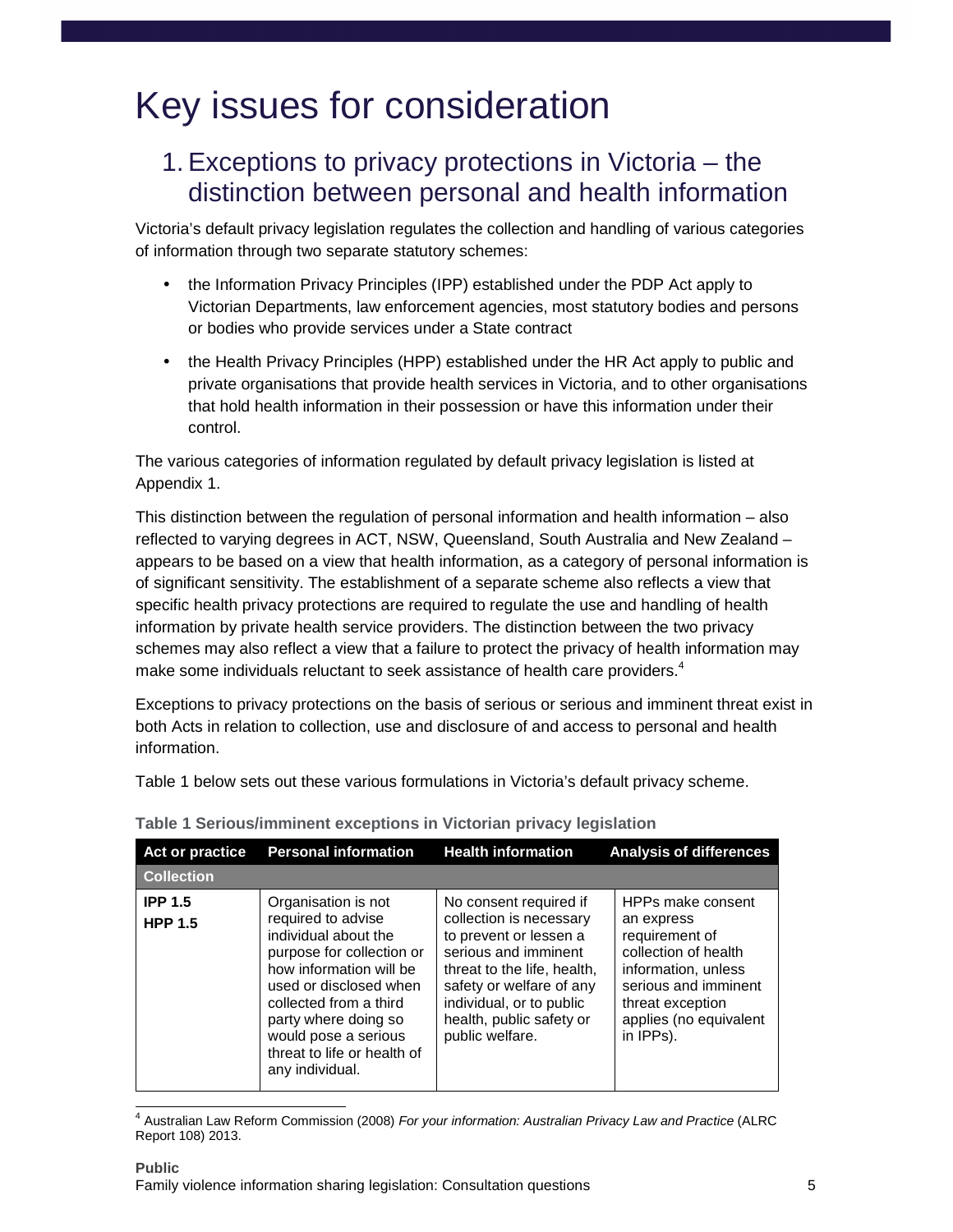| <b>Act or practice</b>                                      | <b>Personal information</b>                                                                                                                                                                                                                    | <b>Health information</b>                                                                                                                                                                                                                                                       | <b>Analysis of differences</b>                                                                                                                                                                 |
|-------------------------------------------------------------|------------------------------------------------------------------------------------------------------------------------------------------------------------------------------------------------------------------------------------------------|---------------------------------------------------------------------------------------------------------------------------------------------------------------------------------------------------------------------------------------------------------------------------------|------------------------------------------------------------------------------------------------------------------------------------------------------------------------------------------------|
|                                                             |                                                                                                                                                                                                                                                | Organisation is not<br>required to advise<br>individual about the<br>purpose for collection or<br>how information will be<br>used or disclosed when<br>collected from a third<br>party where doing so<br>would pose a serious<br>threat to life or health of<br>any individual. | IPPs and HPPs apply<br>the same serious<br>threat exception to<br>disclosure obligations<br>when collection<br>information about an<br>individual from a third<br>party.                       |
| <b>Use and disclosure</b>                                   |                                                                                                                                                                                                                                                |                                                                                                                                                                                                                                                                                 |                                                                                                                                                                                                |
| <b>IPP 2.1(d)(i)</b><br>HPP 2.2(h)(i)                       | No consent required if<br>organisation reasonably<br>believes use or<br>disclosure for secondary<br>purpose is necessary to<br>lessen or prevent a<br>serious and imminent<br>threat to an individual's<br>life, health, safety or<br>welfare. | No consent required if<br>organisation reasonably<br>believes use or<br>disclosure for secondary<br>purpose is necessary to<br>lessen or prevent a<br>serious and imminent<br>threat to an individual's<br>life, health, safety or<br>welfare.                                  | No difference.                                                                                                                                                                                 |
| <b>Access</b>                                               |                                                                                                                                                                                                                                                |                                                                                                                                                                                                                                                                                 |                                                                                                                                                                                                |
| IPP $6.1(a)$<br>HPP $6.1(a)$<br><b>Section 26 HR</b><br>Act | Access to personal<br>information may be<br>refused where this<br>would pose a serious<br>and imminent threat to<br>the life or health of any<br>individual.                                                                                   | Access must be refused<br>if the organisation<br>believes on reasonable<br>grounds it would pose a<br>serious threat to the life<br>or health of any<br>individual.                                                                                                             | IPPs allow refusal on<br>the basis of the<br>existence of a serious<br>and imminent threat.<br>HPPs require refusal<br>on the basis of a<br>reasonable belief that<br>a serious threat exists. |

#### Exceptions in other jurisdictions

There is no uniform standard across jurisdictions in relation to formulation of the serious and imminent exception in terms of the privacy protections governing collection, use and disclosure and access. However, the majority of jurisdictions, including New Zealand, allow organisations to use or disclose personal information and health information without consent from the relevant individual on the basis of a serious threat. The table at Appendix 2 sets out the various ways that Australian jurisdictions and New Zealand have constructed exceptions to privacy protections.

Reforms to the PDP Act and the HR Act are being considered by Government to support better information sharing in contexts beyond family violence—in particular, in relation to the 'serious and imminent' threshold contained in these two Acts.

The Department considers that it would be preferable for any proposed amendments to the exception to be consistent across both Acts, particularly where the policy basis for distinguishing the two forms of information is not applicable. The Department would be particularly interested to hear whether there is support or otherwise for more closely harmonising the exceptions under the PDP Act and HR Act.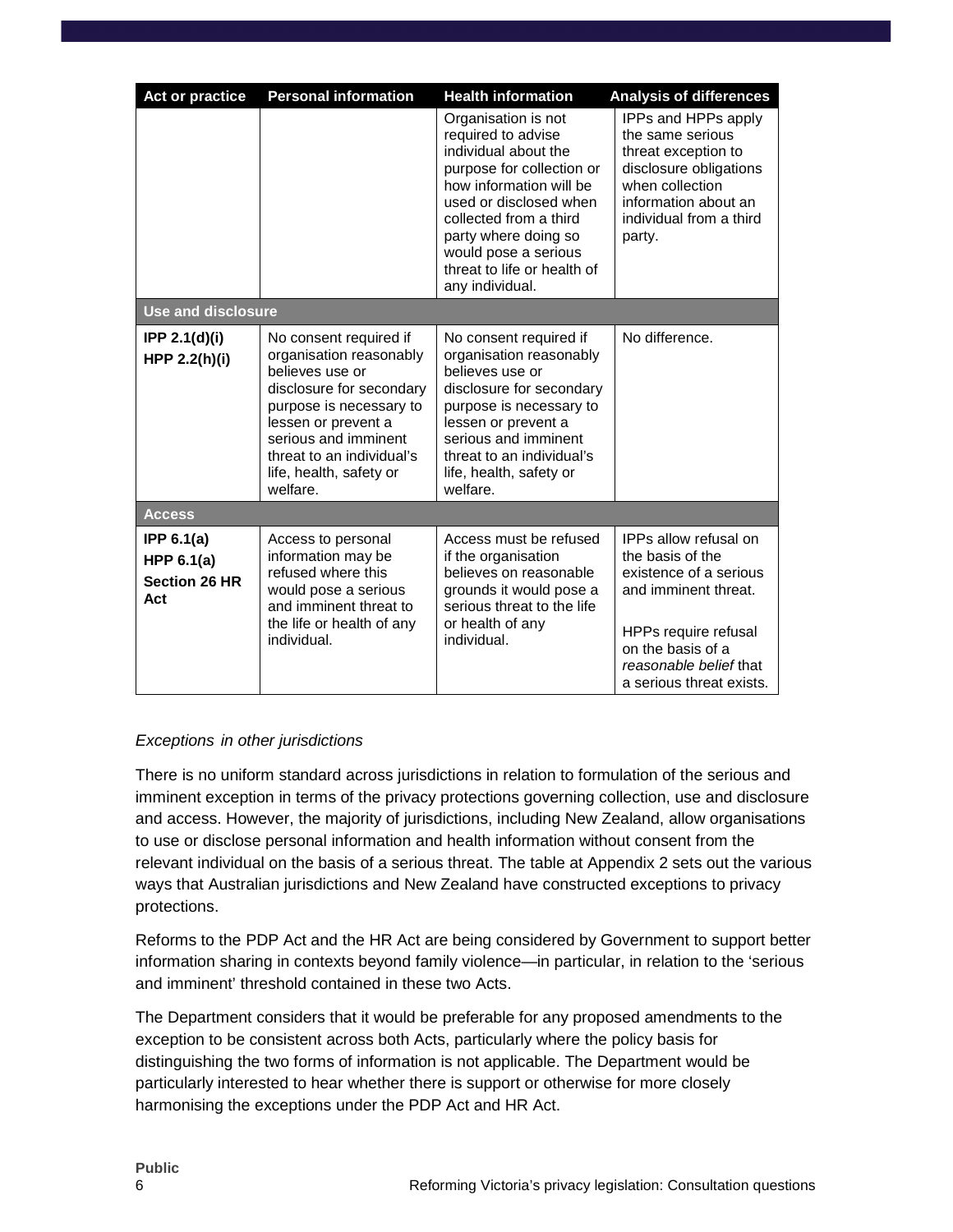#### **Consultation questions**:

1. Do the differences in the exceptions under the PDP Act and the HR Act cause difficulties for your organisation? If so, please provide any practical examples.

### 2. 'Imminent' in the context of privacy legislation

Reviews of the privacy protections in various jurisdictions, including Victoria, have found that the requirement that a threat be both serious and imminent creates a threshold that is difficult to satisfy. These reviews are:

- **Australian Law Reform Commission** (ALRC) For Your Information: Australian Privacy Law and Practice (ALRC Report 108): recommended removal of the requirement that a threat be 'imminent' in the context of default privacy legislation.
- **ALRC and NSW Law Reform Commission** Family Violence A National Legal Response (ALRC Report 114): recommended removal of the requirement that a threat be 'imminent' in the context of family violence specific information sharing.
- **Royal Commission into Family Violence** Volume I: Report and Recommendations: recommended the threshold should be a serious or imminent threat in the context of family violence specific legislation.
- **KPMG** Final Report: Review of legislative and policy impediments to sharing relevant information between agencies in relation to a person at risk of family violence: considered removal of the requirement that a threat be 'imminent' in the context of default privacy legislation.
- **Royal Commission into Institutional Responses to Child Sexual Abuse** A study into the legislative – and related key policy and operational – frameworks for sharing information relating to child sexual abuse in institutional contexts: noted the limitations on information sharing for preventative purposes by requiring a threat to be 'serious and imminent' in the context of child protection schemes.

Other than ALRC Report 108, the above recommendations for amending this exception appear to be confined to a family violence or child protection context, where there is a strong public interest in displacing privacy protections to protect the safety of individuals at risk of serious harm. As such, the exception may only be relevant to a small number of organisations, and within limited contexts.

The Department would be particularly interested to understand the scope of organisations that currently rely on the serious and imminent threat exception for the collection, use or disclosure of personal or health information without an individual's consent outside the family violence and child welfare or protection sector.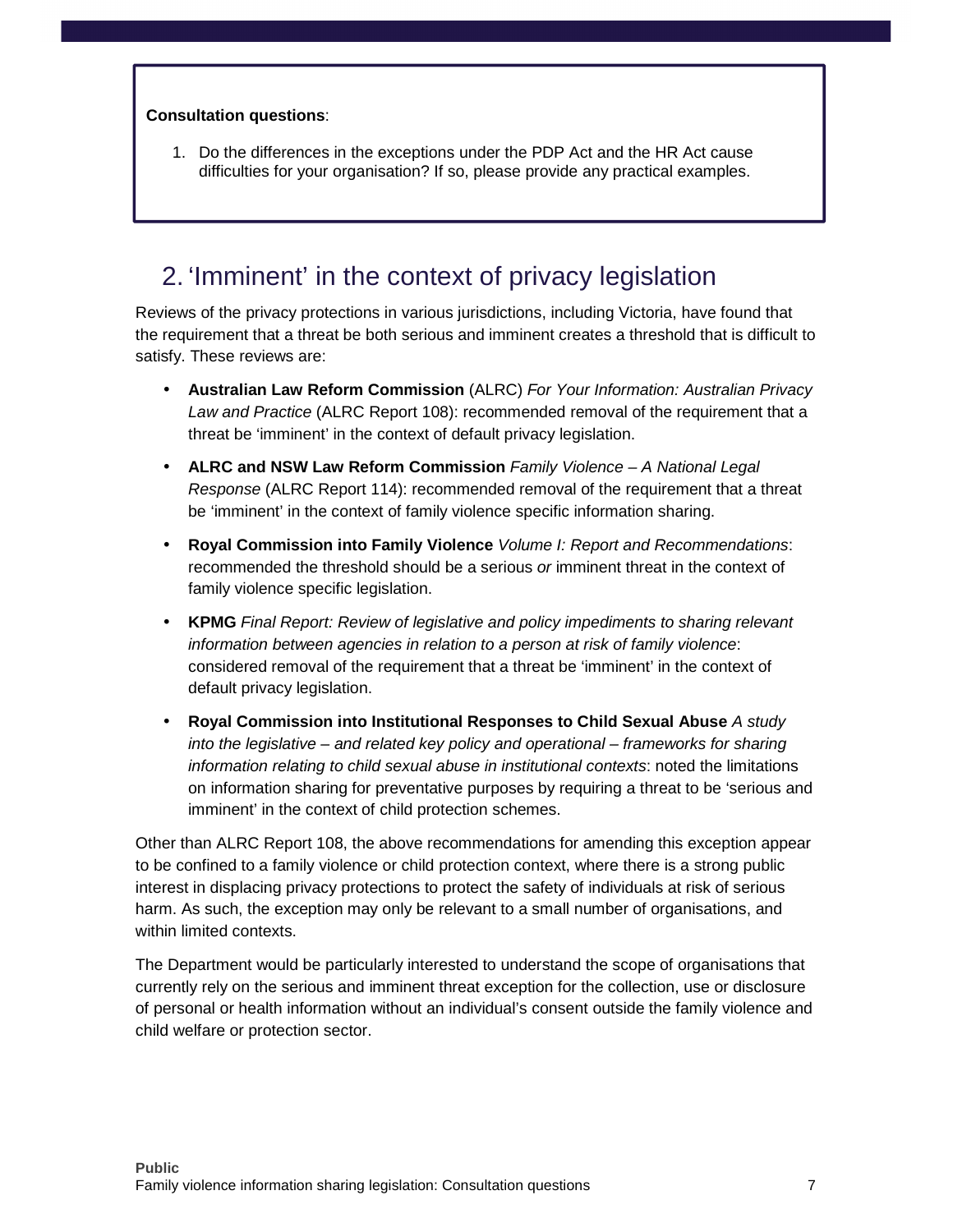#### **Consultation questions**:

- 2. Does your organisation ever need to collect, use or disclose personal information or health information without an individual's consent due to a serious and imminent threat?
- 3. Does the current wording of any of the exceptions listed in Table 1 particularly where the term 'imminent' appears - cause difficulties for your organisation?
- 4. Should the term 'imminent' be removed as an element of existing exceptions under the PDP Act and HR Act? In all instances, or only some? Why or why not?

### 3. Preferred alternative formulation of the 'serious and imminent' exception

There are a number of ways that the 'serious and imminent' threshold could be reformulated to address concerns that the current exception is not flexible enough for organisations to keep individuals safe when subject to substantial threats. Options for reform include:

• Option 1: remove the requirement that a threat be 'imminent' and require consent for the collection, use or disclosure of information unless unreasonable or impracticable to obtain (based on Commonwealth legislation).

This would potentially complicate the existing exception by incorporating a new test for consent. While removing imminence would arguably increase information sharing, the increase would be limited by requiring consideration of whether consent is unreasonable or impracticable.

• Option 2: remove the requirement that a threat be 'imminent' with no change to consent requirements (i.e. no consent required).

This would potentially increase information sharing compared to Option 1 by only requiring consideration of seriousness of a threat, with no further consideration of the reasonableness or practicalities of obtaining consent from the individual. Its removal would also better enable sharing of information to prevent a serious threat, which is not yet imminent, from materialising.

• Option 3: amend the exception to require that a threat be serious **or** imminent (i.e. no consent required based on the recommendation of the Royal Commission).

This option has the greatest potential to increase information sharing, largely due to the fact that it would allow information to be shared where a threat is imminent, but not necessarily serious. For example, someone may disclose information about a person who may be the subject of insubstantial threat that is likely to occur imminently. This would be a substantial widening of the existing exception and has not been adopted in other jurisdictions.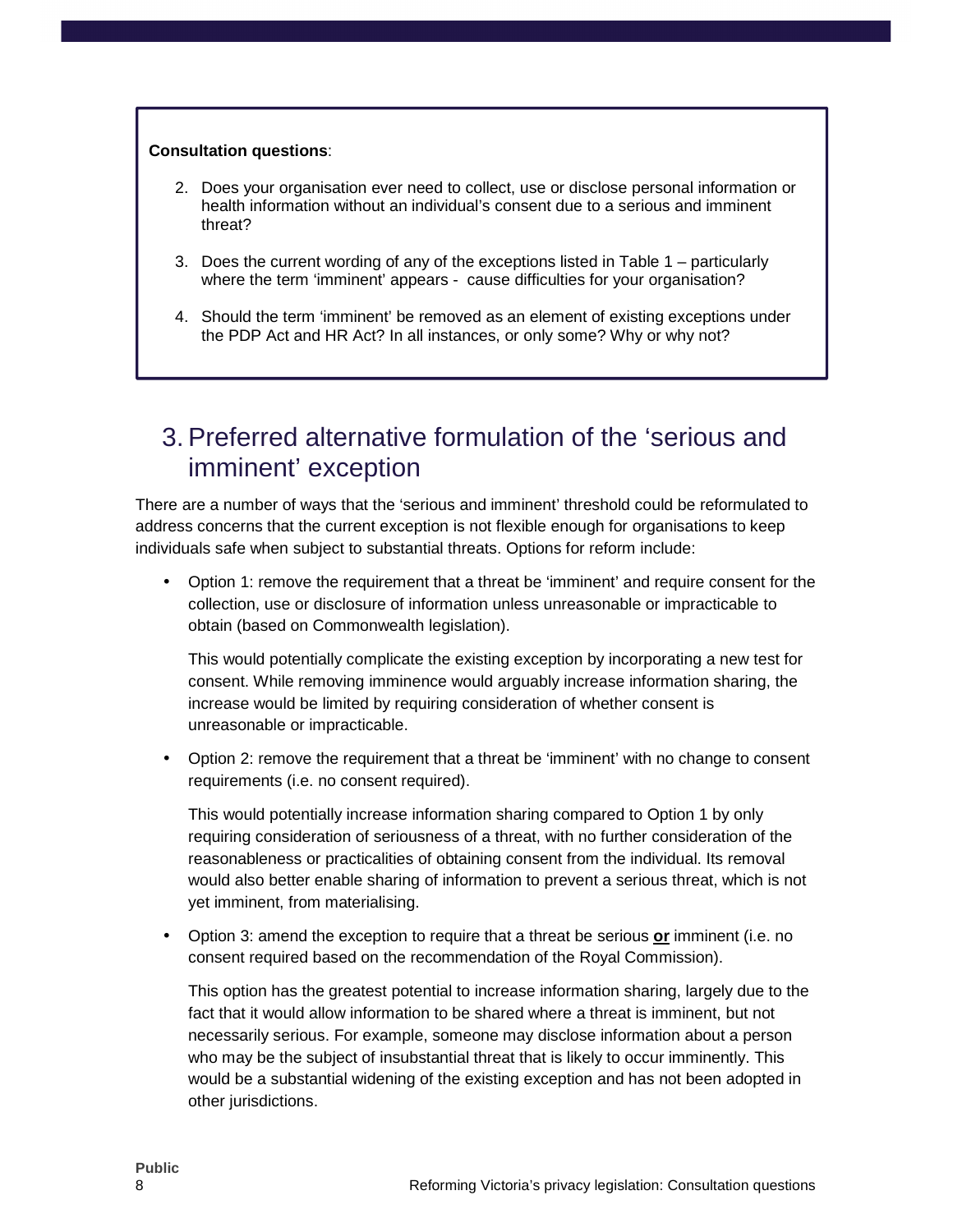#### **Consultation questions**:

- 5. Which of the options for amending the exception set out in Table 2 does your organisation consider the most effective and appropriate?
- 6. Are there any other options for reforming the exception that should be considered?
- 7. What negative or unintended consequences (if any) might arise if any of the options are implemented?

## **Conclusion**

The Department is interested in receiving your views on the family violence information sharing legislative regime.

Written comments should be provided as soon as possible but no later than **29 August 2016** to fiona.pitman@dpc.vic.gov.au.

For further information on this project please contact:

Fiona Pitman Senior Legal Policy Adviser Office of the General Counsel Department of Premier and Cabinet 1 Treasury Place Melbourne 3002 Ph: (03) 9651 1247 fiona.pitman@dpc.vic.gov.au.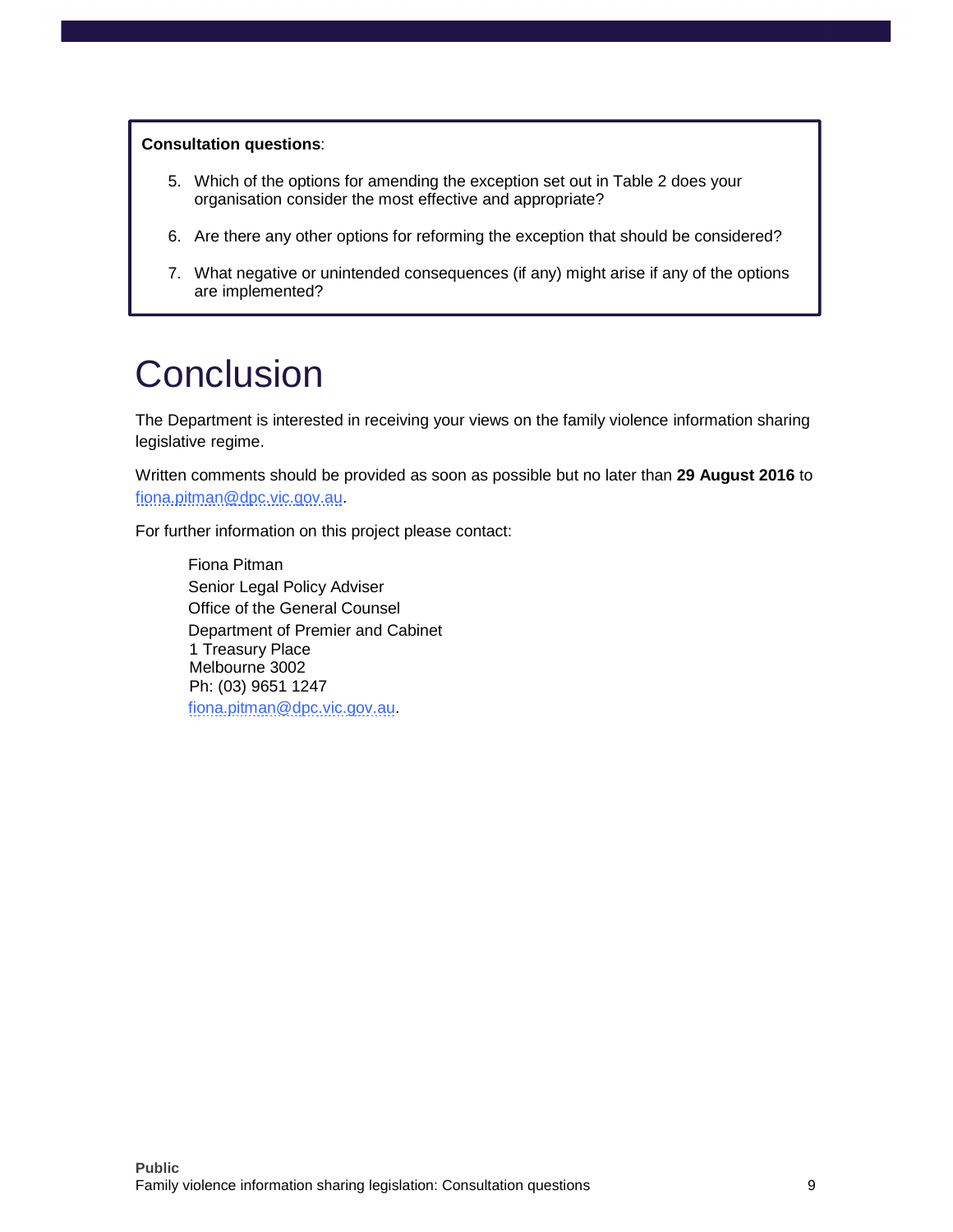### Appendix 1: Categories of information regulated by privacy legislation

**Law enforcement data:** any information obtained, received or held by Victoria Police for the purpose of performing law enforcement and community policing functions.

**Health information:** information or an opinion that is also personal information, about an individual's physical, mental or psychological health, disability, future health service provision, or health services provided, and includes genetic information.

**Personal information:** information or an opinion that is recorded in any form about an individual whose identity is apparent, or can be reasonably ascertained from the information or opinion.

**Public sector data:** any information, including personal information, that is obtained, received or held by a public sector agency or special body, whether or not the agency or body obtained, received or holds that information in connection with its functions.

**Sensitive information:** information or an opinion about an individual, that is also personal information, which relates to the individual's racial or ethnic origin, political opinions, membership of political associations, religious beliefs or affiliations, philosophical beliefs, membership of professional or trade associations, membership of a trade union, sexual preferences or practices, or criminal record.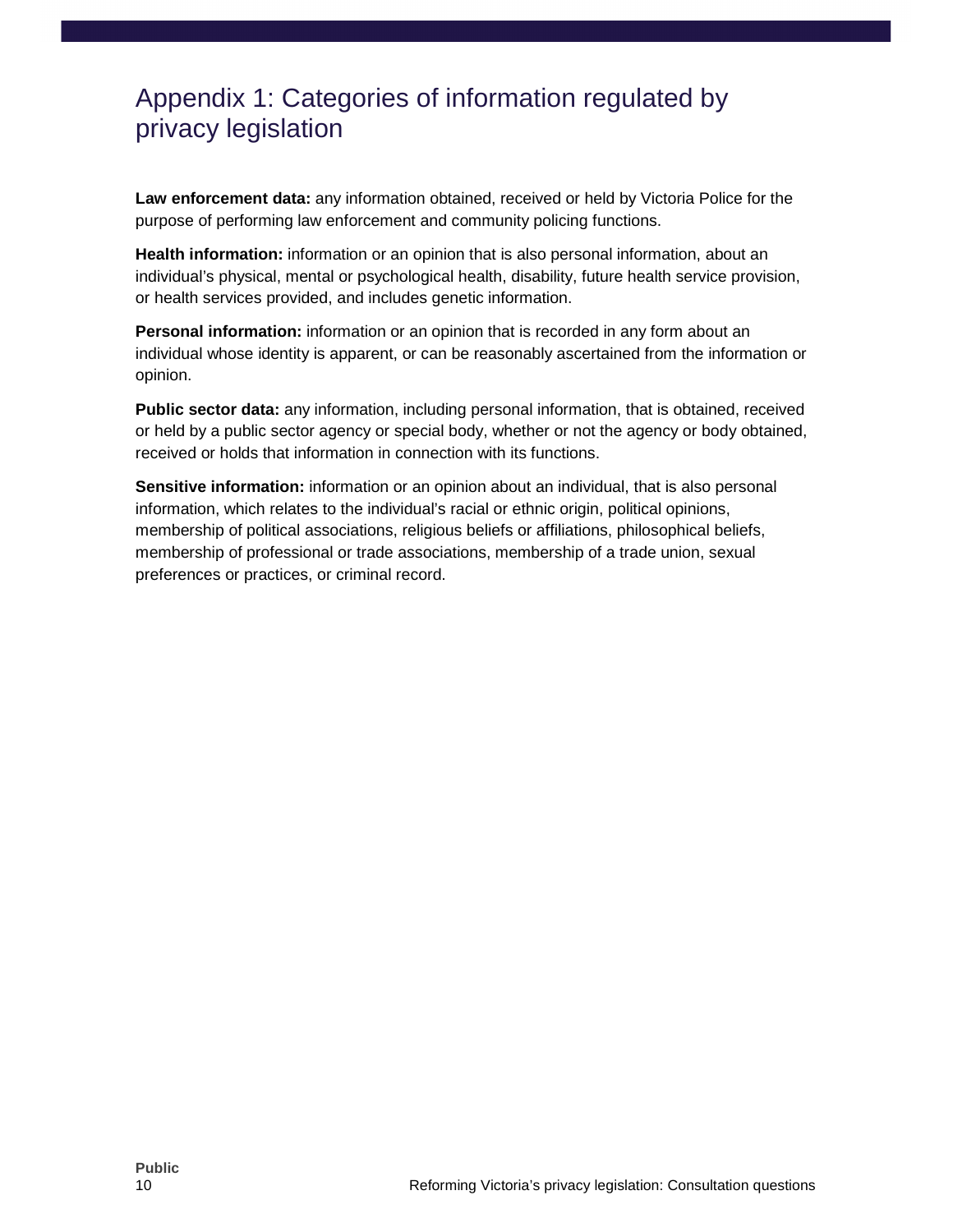### Appendix 2: Use of serious and/or imminent threat as threshold in privacy legislation

| <b>Jurisdiction</b>                                                   | <b>Application</b>                                                                                                              | <b>Personal information</b>                                                                                                                                                                                                                                                                                                                                                                                                                                                                                                                                                                                                                                                                                                                                                                                                                                                                                                                                                                                                                                                                                                                                                                                                                                                                                                                            | <b>Health information</b>                                                                                                                                                                                                                                                                                                                                                                                                                                                                                                                                                                                                                                                                                                                                                                                  |
|-----------------------------------------------------------------------|---------------------------------------------------------------------------------------------------------------------------------|--------------------------------------------------------------------------------------------------------------------------------------------------------------------------------------------------------------------------------------------------------------------------------------------------------------------------------------------------------------------------------------------------------------------------------------------------------------------------------------------------------------------------------------------------------------------------------------------------------------------------------------------------------------------------------------------------------------------------------------------------------------------------------------------------------------------------------------------------------------------------------------------------------------------------------------------------------------------------------------------------------------------------------------------------------------------------------------------------------------------------------------------------------------------------------------------------------------------------------------------------------------------------------------------------------------------------------------------------------|------------------------------------------------------------------------------------------------------------------------------------------------------------------------------------------------------------------------------------------------------------------------------------------------------------------------------------------------------------------------------------------------------------------------------------------------------------------------------------------------------------------------------------------------------------------------------------------------------------------------------------------------------------------------------------------------------------------------------------------------------------------------------------------------------------|
| Commonwealth                                                          | Commonwealth public                                                                                                             | Collection - section                                                                                                                                                                                                                                                                                                                                                                                                                                                                                                                                                                                                                                                                                                                                                                                                                                                                                                                                                                                                                                                                                                                                                                                                                                                                                                                                   | Health information is                                                                                                                                                                                                                                                                                                                                                                                                                                                                                                                                                                                                                                                                                                                                                                                      |
| Privacy Act 1988                                                      | agencies                                                                                                                        | 16A; APP 3.4(b)                                                                                                                                                                                                                                                                                                                                                                                                                                                                                                                                                                                                                                                                                                                                                                                                                                                                                                                                                                                                                                                                                                                                                                                                                                                                                                                                        | defined as a subset of                                                                                                                                                                                                                                                                                                                                                                                                                                                                                                                                                                                                                                                                                                                                                                                     |
| establishes the<br>٠<br><b>Australian Privacy</b><br>Principles (APP) | Private organisations<br>with more than \$300<br>million annual turnover<br>Health service<br>providers - public and<br>private | Use - section 16A; APP<br>$6.2(c)$ , $9.2(d)$<br>Disclosure - section<br>16A; APP 6.2(c), 8.2(d),<br>9.2(d)<br>Consent is not required<br>if it is unreasonable or<br>impracticable to obtain<br>consent, and the entity<br>reasonably believes<br>that the collection of<br>personal information, or<br>the use or disclosure of<br>personal information for<br>a secondary purpose, is<br>necessary to lessen or<br>prevent a serious threat<br>to the life, health or<br>safety of an individual<br>or to public health or<br>public safety.<br>Entities are not required<br>to ensure that overseas<br>recipients of personal<br>information are<br>compliant with APPs if it<br>is unreasonable or<br>impracticable to obtain<br>consent, and the entity<br>reasonably believes<br>that the disclosure of<br>personal information for<br>a secondary purpose to<br>the overseas recipient<br>is necessary to lessen<br>or prevent a serious<br>threat to the life, health<br>or safety of an<br>individual or to public<br>health or public safety.<br>$Access - APP 12.3(a)$<br>An entity may refuse to<br>provide an individual<br>with access to their<br>personal information if<br>the entity reasonably<br>believes that giving<br>access would pose a<br>serious threat to the life,<br>health or safety of any<br>individual or to public | personal information,<br>and is regulated by the<br>Act and the APPs.<br>Use or disclosure -<br>section 16B(4); APP<br>6.2(d)<br>Consent is not<br>$\blacksquare$<br>required for the use<br>or disclosure of<br>genetic information if<br>it is unreasonable or<br>impracticable to<br>obtain consent, and<br>the organisation has<br>٠<br>obtained the<br>information in the<br>course of providing a<br>health service to the<br>individual, and<br>the organisation<br>٠<br>reasonably believes<br>use or disclosure is<br>necessary to lessen<br>or prevent a serious<br>threat to the life,<br>health or safety of<br>another individual<br>who is a genetic<br>relative of the first<br>individual, and<br>the recipient of the<br>information is a<br>genetic relative of the<br>first individual. |
|                                                                       |                                                                                                                                 | health or public safety.                                                                                                                                                                                                                                                                                                                                                                                                                                                                                                                                                                                                                                                                                                                                                                                                                                                                                                                                                                                                                                                                                                                                                                                                                                                                                                                               |                                                                                                                                                                                                                                                                                                                                                                                                                                                                                                                                                                                                                                                                                                                                                                                                            |
|                                                                       |                                                                                                                                 |                                                                                                                                                                                                                                                                                                                                                                                                                                                                                                                                                                                                                                                                                                                                                                                                                                                                                                                                                                                                                                                                                                                                                                                                                                                                                                                                                        |                                                                                                                                                                                                                                                                                                                                                                                                                                                                                                                                                                                                                                                                                                                                                                                                            |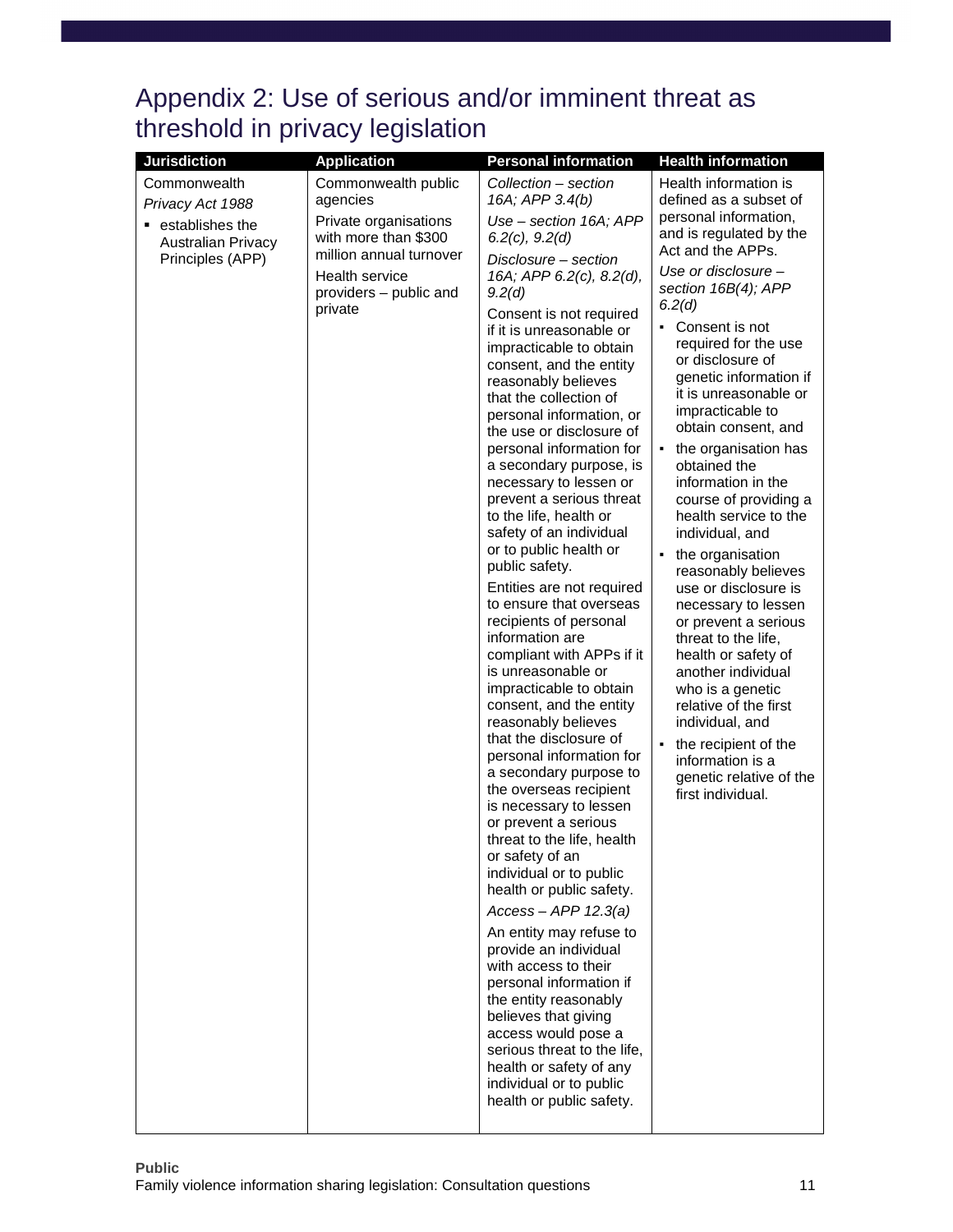| <b>Jurisdiction</b>                                                                                                                                                                                                                                                                                               | <b>Application</b>                                                                                                                                                                                                                                                         | <b>Personal information</b>                                                                                                                                                                                                                                                                                                                                                                                                                                                                                                                                                                                                                                                                                                                                                                                                                                                                                                                                                                                                                  | <b>Health information</b>                                                                                                                                                                                                                                                                                                                                                                                                                                                                                                                                                                                                                                                                                                                                                         |
|-------------------------------------------------------------------------------------------------------------------------------------------------------------------------------------------------------------------------------------------------------------------------------------------------------------------|----------------------------------------------------------------------------------------------------------------------------------------------------------------------------------------------------------------------------------------------------------------------------|----------------------------------------------------------------------------------------------------------------------------------------------------------------------------------------------------------------------------------------------------------------------------------------------------------------------------------------------------------------------------------------------------------------------------------------------------------------------------------------------------------------------------------------------------------------------------------------------------------------------------------------------------------------------------------------------------------------------------------------------------------------------------------------------------------------------------------------------------------------------------------------------------------------------------------------------------------------------------------------------------------------------------------------------|-----------------------------------------------------------------------------------------------------------------------------------------------------------------------------------------------------------------------------------------------------------------------------------------------------------------------------------------------------------------------------------------------------------------------------------------------------------------------------------------------------------------------------------------------------------------------------------------------------------------------------------------------------------------------------------------------------------------------------------------------------------------------------------|
| Australian Capital<br>Territory                                                                                                                                                                                                                                                                                   | Public sector agencies<br>$-$ TPPs                                                                                                                                                                                                                                         | Collection - section 19;<br>TPP $3.4(b)$                                                                                                                                                                                                                                                                                                                                                                                                                                                                                                                                                                                                                                                                                                                                                                                                                                                                                                                                                                                                     | Use $-PP$ 9.1(b)                                                                                                                                                                                                                                                                                                                                                                                                                                                                                                                                                                                                                                                                                                                                                                  |
| <b>Information Privacy Act</b><br>2014<br>$\blacksquare$ establishes the<br><b>Territory Privacy</b><br>Principles (TPP)<br><b>Health Records</b><br>(Privacy and Access)<br>Act 1997<br>• establishes the<br><b>Privacy Principles</b><br>(PP)                                                                   | Contracted service<br>providers - TPPs<br>Health service<br>providers - public and<br>private - PPs                                                                                                                                                                        | Use - section 19; TPP<br>6.2(c)<br>Disclosure - section 19;<br>TPP $6.2(c)$ , $8.2(d)$<br>Consent is not required<br>if it is unreasonable or<br>impracticable to obtain<br>consent, and the<br>agency reasonably<br>believes that the<br>collection of personal<br>information, or the use<br>or disclosure of<br>personal information for<br>a secondary purpose, is<br>necessary to lessen or<br>prevent a serious threat<br>to the life, health or<br>safety of an individual<br>or to public health or<br>public safety.<br>Agencies are not<br>required to ensure that<br>overseas recipients of<br>personal information<br>are compliant with<br>APPs if it is<br>unreasonable or<br>impracticable to obtain<br>consent, and the<br>agency reasonably<br>believes that the<br>disclosure of personal<br>information for a<br>secondary purpose to<br>the overseas recipient<br>is necessary to lessen<br>or prevent a serious<br>threat to the life, health<br>or safety of an<br>individual or to public<br>health or public safety. | Consent is not required<br>for the use of personal<br>health information if the<br>health service provider<br>believes on reasonable<br>grounds that use of the<br>information for a<br>secondary purpose is<br>necessary to prevent or<br>lessen a significant risk<br>to the life or physical,<br>mental or emotional<br>health of the relevant<br>individual (the<br>consumer) or another<br>person.<br>Access – section 15<br>A health service<br>provider must not give<br>access to a health<br>record if they believe<br>on reasonable grounds<br>that provision of the<br>information would<br>constitute a significant<br>risk to the life or the<br>physical, mental or<br>emotional health of the<br>relevant individual (the<br>consumer), or of any<br>other person. |
| New South Wales<br><b>Privacy and Personal</b><br><b>Information Protection</b><br>Act 1998<br>■ establishes the<br>Information<br><b>Protection Principles</b><br>(IPP)<br><b>Health Records and</b><br><b>Information Privacy Act</b><br>2002<br>■ establishes the<br><b>Health Privacy</b><br>Principles (HPP) | Public sector agencies<br>and officials - IPPs<br>Contracted service<br>providers - IPPs<br><b>Health service</b><br>providers - public and<br>private - HPPs<br>Organisations that<br>collect, hold or use<br>health information -<br>public and private -<br><b>HPPs</b> | Use - section $17(c)$<br>Consent is not required<br>for the use of personal<br>information for a<br>secondary purpose by<br>an agency that holds<br>the information if its use<br>is necessary to prevent<br>or lessen a serious and<br>imminent threat to the<br>life or health of the<br>individual or another<br>person.                                                                                                                                                                                                                                                                                                                                                                                                                                                                                                                                                                                                                                                                                                                  | Collection - HPP<br>4(2)(a)<br>When collecting<br>information about an<br>individual from a third<br>party, the organisation<br>does not need to make<br>the individual aware of<br>this collection if this<br>would pose a serious<br>threat to the life or<br>health of any individual.                                                                                                                                                                                                                                                                                                                                                                                                                                                                                         |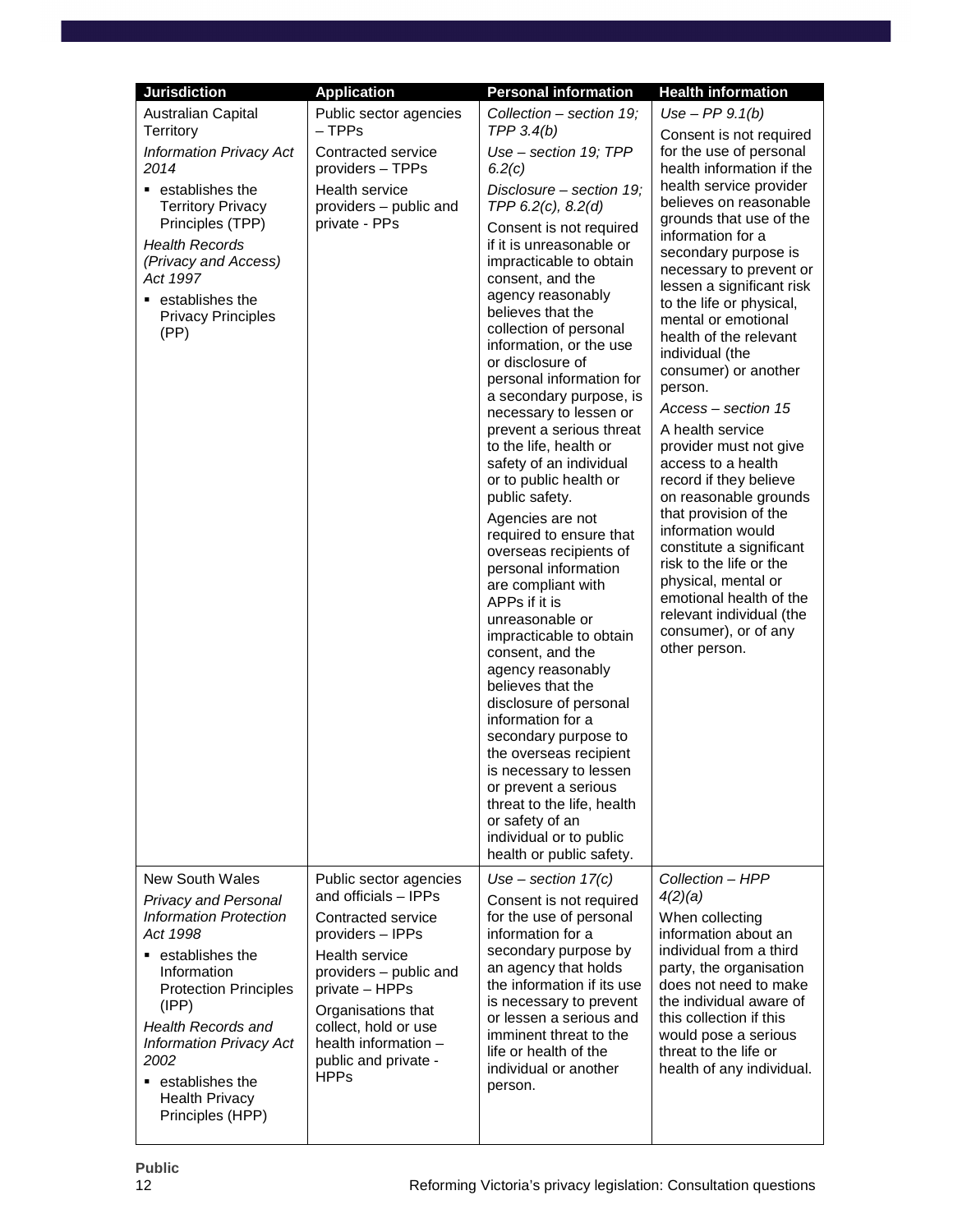| <b>Jurisdiction</b>                                                                                               | <b>Application</b>                                              | <b>Personal information</b>                                                                                                                                                                                                                                                                                                                                                                                                                                                                                                                                                                                                                                                                                                                                                                                                                                                                                                                | <b>Health information</b>                                                                                                                                                                                                                                                                                                                                                                                                                                                                                                                                                                                                                                                                                                                                                                                                                                                                                                                                                                                                                                                                                                                                                                                                                                                                                                                                   |
|-------------------------------------------------------------------------------------------------------------------|-----------------------------------------------------------------|--------------------------------------------------------------------------------------------------------------------------------------------------------------------------------------------------------------------------------------------------------------------------------------------------------------------------------------------------------------------------------------------------------------------------------------------------------------------------------------------------------------------------------------------------------------------------------------------------------------------------------------------------------------------------------------------------------------------------------------------------------------------------------------------------------------------------------------------------------------------------------------------------------------------------------------------|-------------------------------------------------------------------------------------------------------------------------------------------------------------------------------------------------------------------------------------------------------------------------------------------------------------------------------------------------------------------------------------------------------------------------------------------------------------------------------------------------------------------------------------------------------------------------------------------------------------------------------------------------------------------------------------------------------------------------------------------------------------------------------------------------------------------------------------------------------------------------------------------------------------------------------------------------------------------------------------------------------------------------------------------------------------------------------------------------------------------------------------------------------------------------------------------------------------------------------------------------------------------------------------------------------------------------------------------------------------|
|                                                                                                                   |                                                                 | Disclosure - section<br>$18(1)(c)$ , $18(2)$ , $19(1)$ ,<br>19(2)<br>Consent is not required<br>for the disclosure of<br>personal information for<br>a secondary purpose if<br>the agency that holds<br>the information believes<br>on reasonable grounds<br>that disclosure is<br>necessary to prevent or<br>lessen a serious and<br>imminent threat to the<br>life or health of the<br>individual or another<br>person.<br>An agency can only<br>disclose personal<br>information that is<br>sensitive information if<br>disclosure is necessary<br>to prevent a serious<br>and imminent threat to<br>the life or health of the<br>individual or another<br>person.<br>An agency may<br>disclose personal<br>information to external<br>agencies where it<br>reasonably believes it is<br>necessary to lessen or<br>prevent a serious and<br>imminent threat to the<br>life, health or safety of<br>the individual or another<br>person. | Use – HPP $10(1)(c)$ ,<br>10(1)(c1)<br>Disclosure - HPP<br>$11(1)(c)$ , $11(1)(c1)$ ,<br>14(1)(f)<br>Consent is not required<br>for secondary purpose<br>use or disclosure where<br>the organisation<br>reasonably believes it is<br>necessary to lessen or<br>prevent a serious and<br>imminent threat to the<br>life, health or safety of<br>the individual or another<br>person, or a serious<br>threat to public health<br>or public safety.<br>Consent is not required<br>for secondary purpose<br>use or disclosure of<br>genetic information<br>where the organisation<br>reasonably believes it is<br>necessary to lessen or<br>prevent a serious threat<br>to the life, health or<br>safety (whether<br>imminent or not) of a<br>genetic relative of the<br>individual.<br>An organisation may<br>disclose health<br>information to external<br>agencies where it<br>reasonably believes it is<br>necessary to lessen or<br>prevent a serious and<br>imminent threat to the<br>life, health or safety of<br>the individual or another<br>person, or a serious<br>threat to public health<br>or public safety.<br>$Access - section 29(a)$<br>A private sector person<br>is not required to<br>provide access to<br>health information if this<br>would pose a serious<br>threat to the life or<br>health of the individual<br>or any other person. |
| Northern Territory<br><b>Information Act</b><br>establishes the<br><b>Information Privacy</b><br>Principles (IPP) | Public sector<br>organisations<br>Contract service<br>providers | Collection - IPP 1.5<br>When collecting<br>information about an<br>individual from a third<br>party, the organisation<br>does not need to take                                                                                                                                                                                                                                                                                                                                                                                                                                                                                                                                                                                                                                                                                                                                                                                             | Health information is<br>defined as a subset of<br>personal information,<br>and is regulated by the<br>Act and the IPPs.<br>Collection, use or<br>disclosure of health                                                                                                                                                                                                                                                                                                                                                                                                                                                                                                                                                                                                                                                                                                                                                                                                                                                                                                                                                                                                                                                                                                                                                                                      |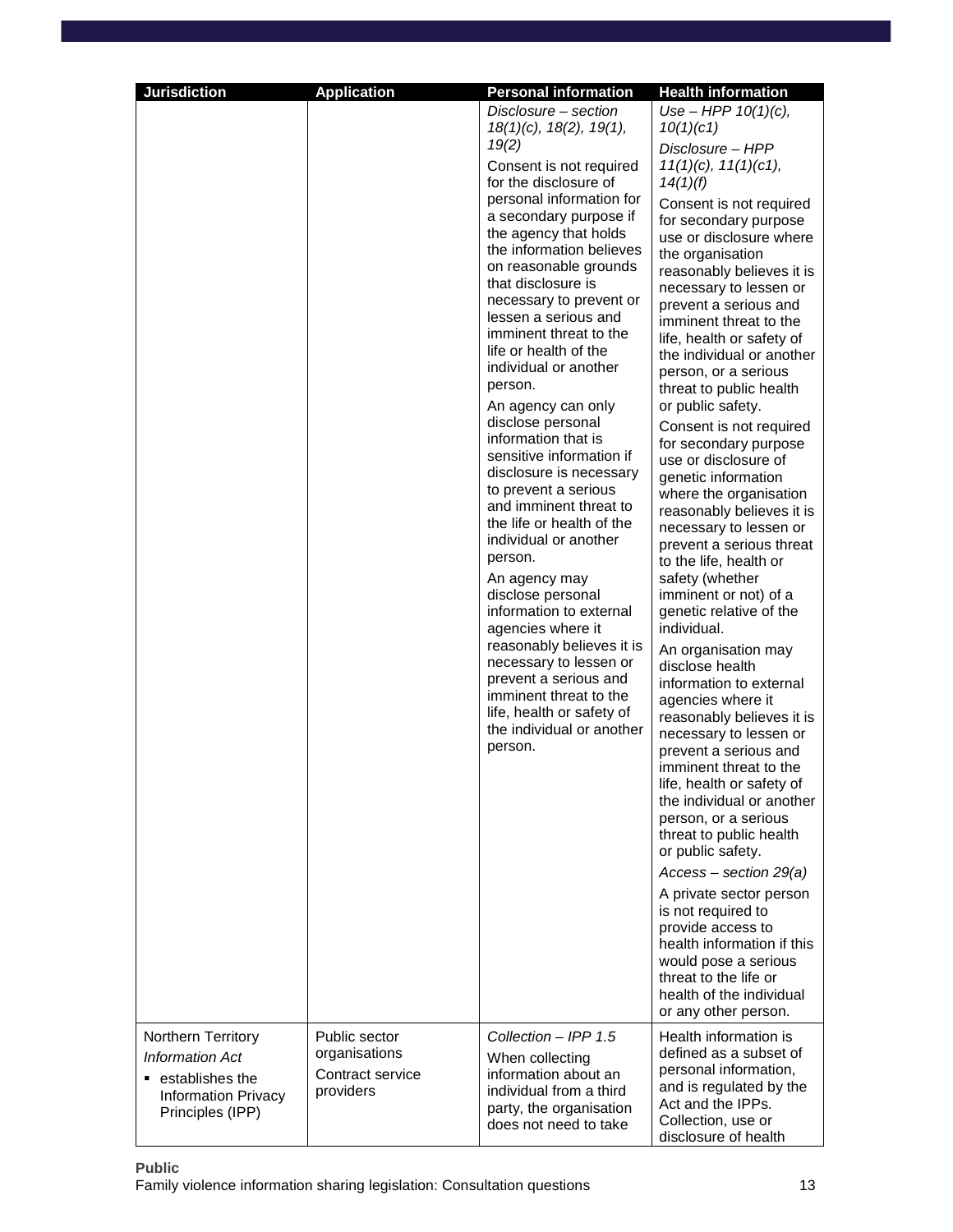| <b>Jurisdiction</b>                                                                                                                                         | <b>Application</b>                                                                                                                                                                   | <b>Personal information</b>                                                                                                                                                                                                                                                                                                                                                                                                                                                                                                                                                                                       | <b>Health information</b>                                                                                                                                                                                                                                                                                                                                                                                                                                                                                                                                                                                      |
|-------------------------------------------------------------------------------------------------------------------------------------------------------------|--------------------------------------------------------------------------------------------------------------------------------------------------------------------------------------|-------------------------------------------------------------------------------------------------------------------------------------------------------------------------------------------------------------------------------------------------------------------------------------------------------------------------------------------------------------------------------------------------------------------------------------------------------------------------------------------------------------------------------------------------------------------------------------------------------------------|----------------------------------------------------------------------------------------------------------------------------------------------------------------------------------------------------------------------------------------------------------------------------------------------------------------------------------------------------------------------------------------------------------------------------------------------------------------------------------------------------------------------------------------------------------------------------------------------------------------|
|                                                                                                                                                             |                                                                                                                                                                                      | reasonable steps to<br>make the individual<br>aware of this if this<br>would pose a serious<br>threat to the life or<br>health of the individual<br>or another individual.                                                                                                                                                                                                                                                                                                                                                                                                                                        | information is not<br>specifically<br>differentiated in relation<br>to an exception to<br>consent requirements<br>to manage threats to an<br>individual.                                                                                                                                                                                                                                                                                                                                                                                                                                                       |
|                                                                                                                                                             |                                                                                                                                                                                      | Use or disclosure - IPP<br>2.1(d)                                                                                                                                                                                                                                                                                                                                                                                                                                                                                                                                                                                 |                                                                                                                                                                                                                                                                                                                                                                                                                                                                                                                                                                                                                |
|                                                                                                                                                             |                                                                                                                                                                                      | Consent is not required<br>for use or disclosure for<br>a secondary purpose<br>where the organisation<br>reasonably believes it is<br>necessary to lessen or<br>prevent a serious and<br>imminent threat to the<br>individual's or another<br>individual's life, health<br>or safety, or a serious<br>and imminent threat to<br>public health or public<br>safety.                                                                                                                                                                                                                                                |                                                                                                                                                                                                                                                                                                                                                                                                                                                                                                                                                                                                                |
|                                                                                                                                                             |                                                                                                                                                                                      | $Access - IPP 6.1(a)$<br>An organisation is not<br>required to provide an<br>individual with access<br>to their information if<br>providing access would<br>pose a serious threat to<br>the life or health of the<br>individual or another<br>individual.                                                                                                                                                                                                                                                                                                                                                         |                                                                                                                                                                                                                                                                                                                                                                                                                                                                                                                                                                                                                |
| Queensland                                                                                                                                                  | <b>Ministers</b>                                                                                                                                                                     | Use - IPP $10(1)(b)$                                                                                                                                                                                                                                                                                                                                                                                                                                                                                                                                                                                              | Collection - NPP                                                                                                                                                                                                                                                                                                                                                                                                                                                                                                                                                                                               |
| <b>Information Privacy Act</b><br>2009<br>establishes the<br><b>Information Privacy</b><br>Principles (IPP) and<br>the National Privacy<br>Principles (NPP) | Departments<br>Local governments -<br><b>IPPs</b><br>Public authorities - IPPs<br>Contracted service<br>providers - IPPs<br>Health agencies -<br>public and private -<br><b>NPPs</b> | Consent is not required<br>for use of information<br>for a secondary<br>purpose if an agency is<br>satisfied on reasonable<br>grounds that the use is<br>necessary to lessen or<br>prevent a serious threat<br>to the life, health, safety<br>or welfare of an<br>individual, or to public<br>health, safety or<br>welfare.<br>Disclosure – section 33,<br>IPP 11(1)(c)<br>An agency may<br>disclose information if<br>satisfied on reasonable<br>grounds that disclosure<br>is necessary to lessen<br>or prevent a serious<br>threat to the life, health,<br>safety or welfare of an<br>individual, or to public | 1(5)(b), 9(1)(c)<br>Consent is not required<br>for collection of<br>sensitive information if it<br>is necessary to prevent<br>or lessen a serious<br>threat to the life, health,<br>safety or welfare of an<br>individual, and the<br>relevant individual<br>cannot give consent.<br>A health agency is not<br>required to make an<br>individual aware that<br>information about them<br>has been collected from<br>a third party if making<br>the individual aware<br>would pose a serious<br>threat to the life, health,<br>safety or welfare of an<br>individual.<br>Use or disclosure $-$<br>$NPP$ 2(1)(d) |
|                                                                                                                                                             |                                                                                                                                                                                      | health, safety or                                                                                                                                                                                                                                                                                                                                                                                                                                                                                                                                                                                                 | Consent is not required                                                                                                                                                                                                                                                                                                                                                                                                                                                                                                                                                                                        |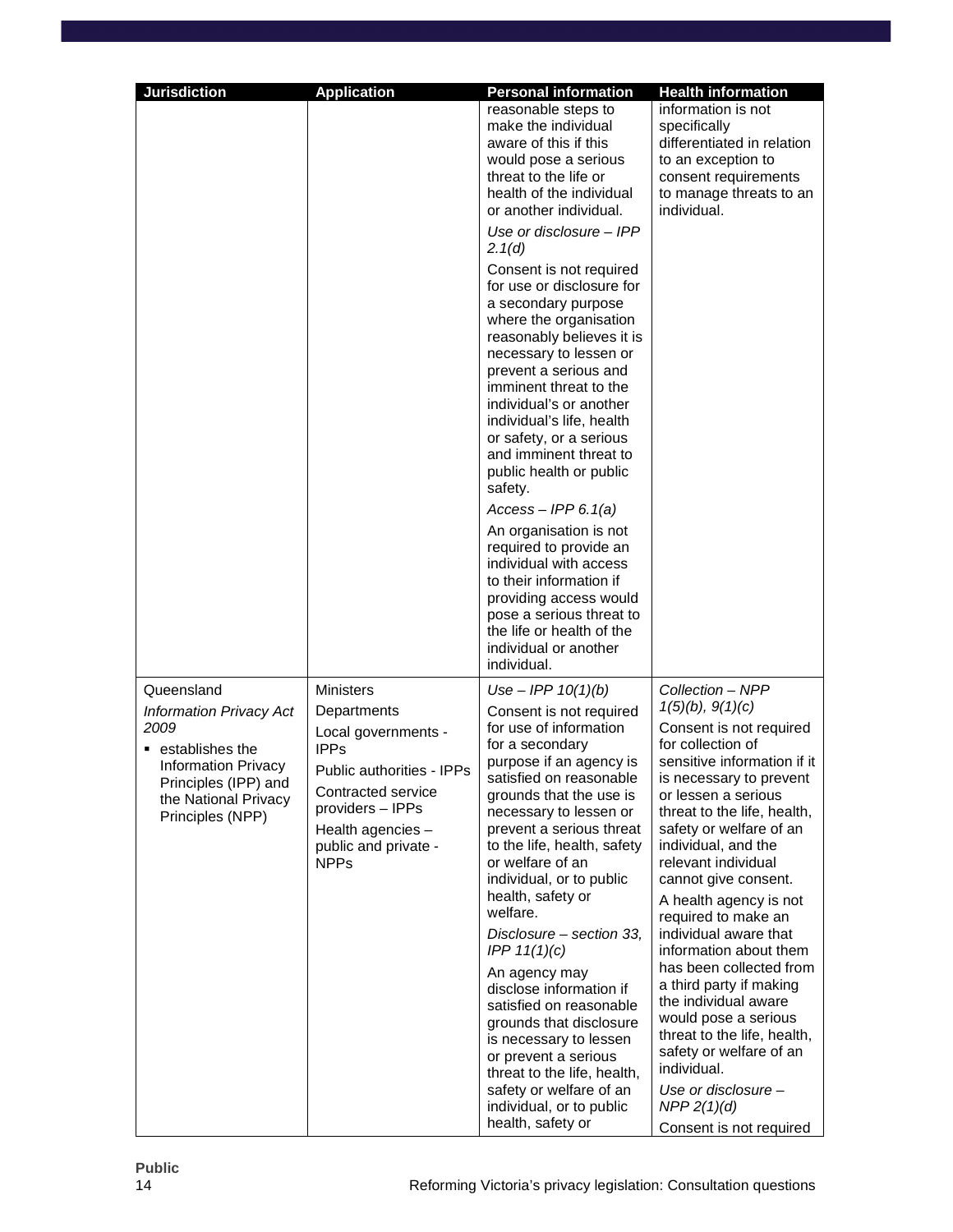| <b>Jurisdiction</b>                                                                                                                                               | <b>Application</b>                                                                                                         | <b>Personal information</b>                                                                                                                                                                                                                                                                                                                                                                                                                                                                                                                                                                                                                                                                                                                                                                                                    | <b>Health information</b>                                                                                                                                                                                                                                                                                                           |
|-------------------------------------------------------------------------------------------------------------------------------------------------------------------|----------------------------------------------------------------------------------------------------------------------------|--------------------------------------------------------------------------------------------------------------------------------------------------------------------------------------------------------------------------------------------------------------------------------------------------------------------------------------------------------------------------------------------------------------------------------------------------------------------------------------------------------------------------------------------------------------------------------------------------------------------------------------------------------------------------------------------------------------------------------------------------------------------------------------------------------------------------------|-------------------------------------------------------------------------------------------------------------------------------------------------------------------------------------------------------------------------------------------------------------------------------------------------------------------------------------|
|                                                                                                                                                                   |                                                                                                                            | welfare.<br>An agency may transfer<br>information to an entity<br>outside Australia if it is<br>satisfied on reasonable<br>grounds that the<br>transfer is necessary to<br>lessen or prevent a<br>serious threat to the life,<br>health, safety or welfare<br>of an individual, or to<br>public health, safety or<br>welfare.                                                                                                                                                                                                                                                                                                                                                                                                                                                                                                  | for use or disclosure of<br>information for a<br>secondary purpose if a<br>health agency<br>reasonably believes<br>that it is necessary to<br>lessen or prevent a<br>serious threat to an<br>individual's life, health,<br>safety or welfare, or to<br>public health, safety or<br>welfare.                                         |
| South Australia                                                                                                                                                   | Public sector agencies                                                                                                     | Use or disclosure - IPP                                                                                                                                                                                                                                                                                                                                                                                                                                                                                                                                                                                                                                                                                                                                                                                                        | Disclosure - section                                                                                                                                                                                                                                                                                                                |
| <b>Information Privacy</b><br><b>Principles Instruction</b><br>establishes the<br><b>Information Privacy</b><br>Principles (IPP)<br>Health Care Act 2008<br>(HCA) | Contracted service<br>providers<br><b>Health service</b><br>providers - public and<br>private                              | (8)(c)<br>Consent is not required<br>for use or disclosure for<br>a secondary purpose if<br>the agency believes on<br>reasonable grounds<br>that it is necessary to<br>prevent or lessen a<br>serious threat to the life,<br>health or safety of the<br>individual or some other<br>person.                                                                                                                                                                                                                                                                                                                                                                                                                                                                                                                                    | $93(3)(e)$ HCA<br>Consent is not required<br>for disclosure for a<br>secondary purposes if<br>this is reasonably<br>required to lessen or<br>prevent a serious threat<br>to the life, health or<br>safety of a person, or a<br>serious threat to public<br>health or safety.                                                        |
| Tasmania<br>Personal Information<br>Protection Act 2004<br>$\;\;$ establishes the<br>Personal Information<br><b>Protection Principles</b><br>(PIPP)               | <b>Public authorities</b><br>Contracted service<br>providers<br><b>Health service</b><br>providers - public and<br>private | Collection - PIPP 1(5),<br>10(1)(c)<br>When collecting<br>information about an<br>individual from a third<br>party, the authority<br>does not need to take<br>reasonable steps to<br>make the individual<br>aware of this if this<br>would pose a serious<br>threat to the life, health<br>or welfare of any<br>individual.<br>Consent is not required<br>for collection of<br>sensitive information if it<br>is necessary to prevent<br>or lessen a serious<br>threat to the life, health,<br>safety or welfare of an<br>individual, and the<br>relevant individual<br>cannot give consent.<br>Use or disclosure $-$<br>PIPP 2(1)(d)<br>Consent is not required<br>for use or disclosure for<br>a secondary purpose if<br>the authority reasonably<br>believes is necessary to<br>lessen or prevent a<br>serious threat to an | Health information is<br>defined as a subset of<br>personal information,<br>and is regulated by the<br>Act and the PIPPs.<br>Collection, use or<br>disclosure of health<br>information is not<br>specifically<br>differentiated in relation<br>to an exception to<br>consent requirements<br>to manage threats to an<br>individual. |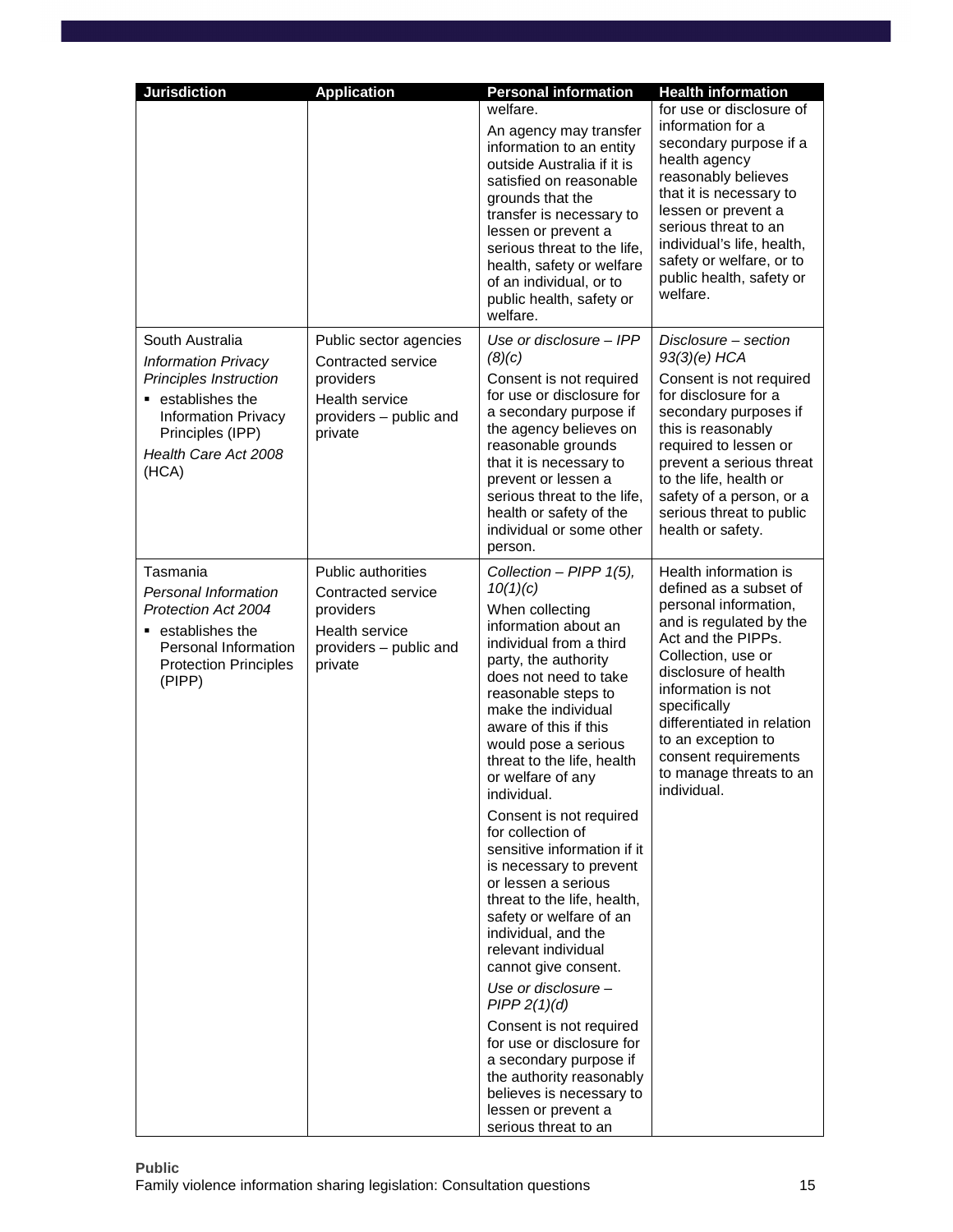| <b>Jurisdiction</b>                                                                                                                                                                                                                      | <b>Application</b>                                                                                                                              | <b>Personal information</b>                                                                                                                                                                                                                                                                                                                                                                                                                                                                                                                                                                                                                                                                                                                                                                                                                                                                                                                                                                                                                                                                                                                                                    | <b>Health information</b>                                                                                                                                                                                                                                                                                                                                                                                                                                                                                                                                                                                                                                                                                                                                                                                                                                                                                                                                                                                                                                                                                                                                                                                                                                                |
|------------------------------------------------------------------------------------------------------------------------------------------------------------------------------------------------------------------------------------------|-------------------------------------------------------------------------------------------------------------------------------------------------|--------------------------------------------------------------------------------------------------------------------------------------------------------------------------------------------------------------------------------------------------------------------------------------------------------------------------------------------------------------------------------------------------------------------------------------------------------------------------------------------------------------------------------------------------------------------------------------------------------------------------------------------------------------------------------------------------------------------------------------------------------------------------------------------------------------------------------------------------------------------------------------------------------------------------------------------------------------------------------------------------------------------------------------------------------------------------------------------------------------------------------------------------------------------------------|--------------------------------------------------------------------------------------------------------------------------------------------------------------------------------------------------------------------------------------------------------------------------------------------------------------------------------------------------------------------------------------------------------------------------------------------------------------------------------------------------------------------------------------------------------------------------------------------------------------------------------------------------------------------------------------------------------------------------------------------------------------------------------------------------------------------------------------------------------------------------------------------------------------------------------------------------------------------------------------------------------------------------------------------------------------------------------------------------------------------------------------------------------------------------------------------------------------------------------------------------------------------------|
|                                                                                                                                                                                                                                          |                                                                                                                                                 | individual's life, health,<br>safety or welfare, or to<br>public health or public<br>safety.                                                                                                                                                                                                                                                                                                                                                                                                                                                                                                                                                                                                                                                                                                                                                                                                                                                                                                                                                                                                                                                                                   |                                                                                                                                                                                                                                                                                                                                                                                                                                                                                                                                                                                                                                                                                                                                                                                                                                                                                                                                                                                                                                                                                                                                                                                                                                                                          |
| Victoria<br>Privacy and Data<br><b>Protection Act 2014</b><br>■ establishes the<br><b>Information Privacy</b><br>Principles (IPP)<br><b>Health Records Act</b><br>2001<br>■ establishes the<br><b>Health Privacy</b><br>Principles (HPP) | Public sector agencies<br>– IPPs<br>Contracted service<br>providers - IPPs<br><b>Health service</b><br>providers - public and<br>private - HPPs | Collection - IPP 1.5<br>When collecting<br>information about an<br>individual from a third<br>party, an organisation<br>does not need to take<br>reasonable steps to<br>make the individual<br>aware of this if this<br>would pose a serious<br>threat to the life or<br>health of any individual.<br>Consent is not required<br>for collection of<br>sensitive information if it<br>is necessary to prevent<br>or lessen a serious and<br>imminent threat to the<br>life or health of any<br>individual, and the<br>relevant individual<br>cannot give consent.<br>Use or disclosure - IPP<br>2.1(d)<br>Consent is not required<br>for use or disclosure for<br>a secondary purpose if<br>the organisation<br>reasonably believes it is<br>necessary to lessen or<br>prevent a serious and<br>imminent threat to an<br>individual's life, health,<br>safety or welfare, or to<br>public health, public<br>safety or public welfare.<br>$Access - IPP 6.1(a)$<br>An organisation may<br>refuse to provide an<br>individual with access<br>to their personal<br>information if it would<br>pose a serious and<br>imminent threat to the<br>life or health of any<br>individual. | Collection - HPP 1.1(f),<br>1.5<br>Consent is not required<br>for the collection of<br>health information if it is<br>necessary to prevent or<br>lessen a serious and<br>imminent threat to the<br>life, health, safety or<br>welfare of any<br>individual, or to public<br>health, public safety or<br>public welfare.<br>When collecting health<br>information about an<br>individual from a third<br>party, an organisation<br>does not need to take<br>reasonable steps to<br>make the individual<br>aware of this if this<br>would pose a serious<br>threat to the life or<br>health of any individual.<br>Use or disclosure -<br>HPP $2.2(h)$<br>Consent is not required<br>for use or disclosure for<br>a secondary purpose if<br>the organisation<br>reasonably believes it is<br>necessary to lessen or<br>prevent a serious and<br>imminent threat to an<br>individual's life, health,<br>safety or welfare, or to<br>public health, public<br>safety or public welfare.<br>Access - section 26,<br>HPP $6.1(a)$<br>An organisation must<br>not give an individual<br>access to their health<br>information if it believes<br>on reasonable grounds<br>that to do so would<br>pose a serious threat to<br>the life or health of the<br>individual or any other |
| Western Australia<br>Freedom of Information<br>Act 1992 (FOI Act)                                                                                                                                                                        |                                                                                                                                                 | Western Australia does not regulate privacy through legislation, other than to<br>provide some restrictions on disclosure of personal information under its<br>freedom of information scheme where the individual to whom the information<br>relates does not consent to its disclosure. The FOI Act does not set out any<br>test for waiving of consent on the grounds of a threat to an individual.                                                                                                                                                                                                                                                                                                                                                                                                                                                                                                                                                                                                                                                                                                                                                                          | person.                                                                                                                                                                                                                                                                                                                                                                                                                                                                                                                                                                                                                                                                                                                                                                                                                                                                                                                                                                                                                                                                                                                                                                                                                                                                  |